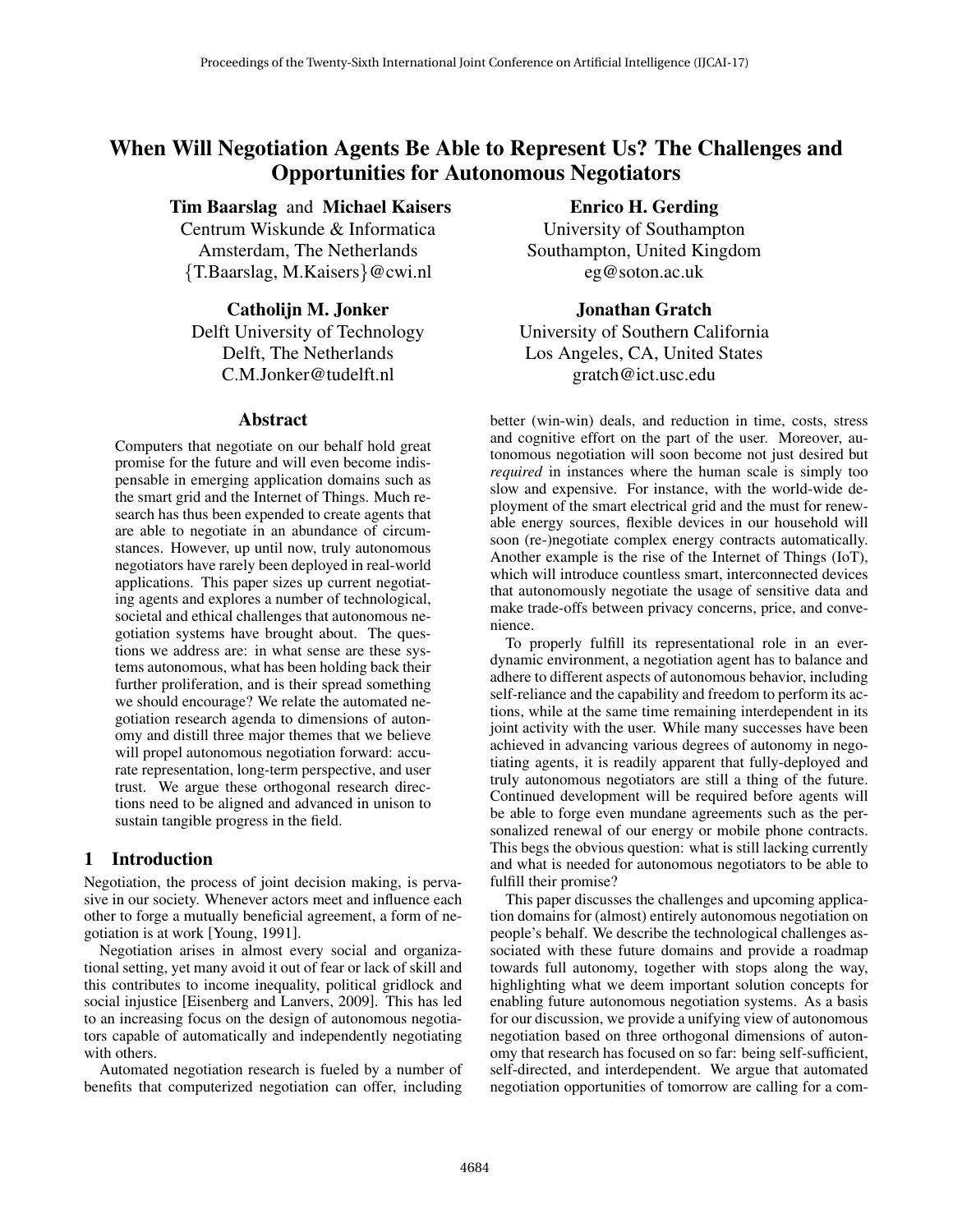bined effort in addressing these three pillars of a negotiator's autonomy.

This paper does not aim to survey all research or challenges in the field comprehensively, but rather presents pointers to what we consider important focal points for autonomous negotiation, now and in the future. We pinpoint and elaborate on the following major challenges for autonomous negotiation:

- 1. Domain knowledge and preference elicitation;
- 2. Long-term perspective; and
- 3. User trust and adoption.

Lastly, this paper also pays homage to the 2001 landmark publication by Jennings *et al.* and asks what has happened, 16 years later, with the prospects and challenges of automated negotiation. We examine which main challenges have been addressed, and which stay relevant in a world that offers more opportunities for automated negotiation than ever before.

## 2 The Autonomy Diagonal of Negotiation

Autonomous negotiation is more than just *automated* negotiation; it is the freedom to negotiate independently. Rather than being uni-dimensional, autonomy incorporates at least two components [Bradshaw *et al.*, 2003]: *self-sufficiency* (the capability of the actor to take care of itself) and *selfdirectedness* (the freedom to act within the environment and the means to reach goals). Following [Johnson *et al.*, 2011] we distinguish a third dimension called *support for interdependence* – being able to work with others and influence and be influenced by team members. $<sup>1</sup>$ </sup>

We can distinguish three strands of research in automated negotiation that each cluster around one of the three dimensions of autonomy (Fig. 1):

#### *Negotiation support systems*.

These systems are designed to assist and train people in negotiation. Some of these systems, such as the Inspire system [Kersten and Lo, 2001], have been widely employed in real-life. However, while negotiation support systems enable interdependence by design, humans predominately supervise and make decisions on the appropriate outcome, which results in low self-sufficiency and self-directedness.

#### *Game theoretical approaches and trading bots*.

Game theory's dominant concern is with fully rational players and what each should optimally do. This approach is therefore called *symmetrically prescriptive* [Sebenius, 1992]. The focus is on either equilibrium strategies or protocols that can guarantee a good outcome for both players through mechanism design [Young, 1991]. Agents have a reduced scope for self-directedness in such settings, as they are relatively simple and need to conform to certain strategies (e.g. to bid truthfully in an auction). Similarly,



Figure 1: By and large, negotiation research can be clustered around one of the three main orthogonal dimensions of autonomy: *selfsufficiency*, *self-directedness*, and *interdependence*. The efforts of the three need to be integrated to arrive at truly autonomous negotiators that can progress along the *autonomy diagonal*.

real-world trading bots mostly employ simple rule-based functions which have been hard-coded in advance. Examples of this type are among the most advanced autonomous negotiators in terms of self-sufficiency, such as high frequency trading agents for financial exchanges, advertising exchanges, or sniping agents used in eBay [Hu and Bolivar, 2008]. While these approaches are able to function without human intervention and can be highly self-sufficient, they are constrained in terms of freedom to direct the process.

### *Negotiation analytical approaches*.

Negotiation analysis *prescribes* how players should act given a *description* of how others will act. That is, this field is concerned with an *asymmetrical prescriptive/descriptive* view of autonomous negotiation [Sebenius, 1992]. Much research on what are often dubbed simply 'negotiation agents' (or 'heuristics' in game theory literature) falls into this category; e.g. all negotiation agents from the annual automated negotiation competition [Baarslag *et al.*, 2015]. A key feature of this approach is the agent's ability to make judgment calls without intervention (i.e. to construct beliefs based on partial information and act in best response to this belief, typically over opponent types or strategies), while the agent's preferences are often considered externally given. This locates the negotiation analytical approach around the self-directed axis.

As can be gleaned from the fields indicated above, autonomous negotiation has garnered attention from different research directions and has managed to advance in key aspects of autonomous behavior. As a result, we now have negotiators that exist independently in the real world, delegated

 $1$ Note that the notion of autonomy is notoriously difficult to capture (see [Johnson *et al.*, 2011] for an overview). We are concerned here with those aspects especially relevant for negotiation and for their autonomy in relation to their environment; an alternative, more self-contained definition, for example, is an agent's ability to generate its own goals [Luck *et al.*, 2003].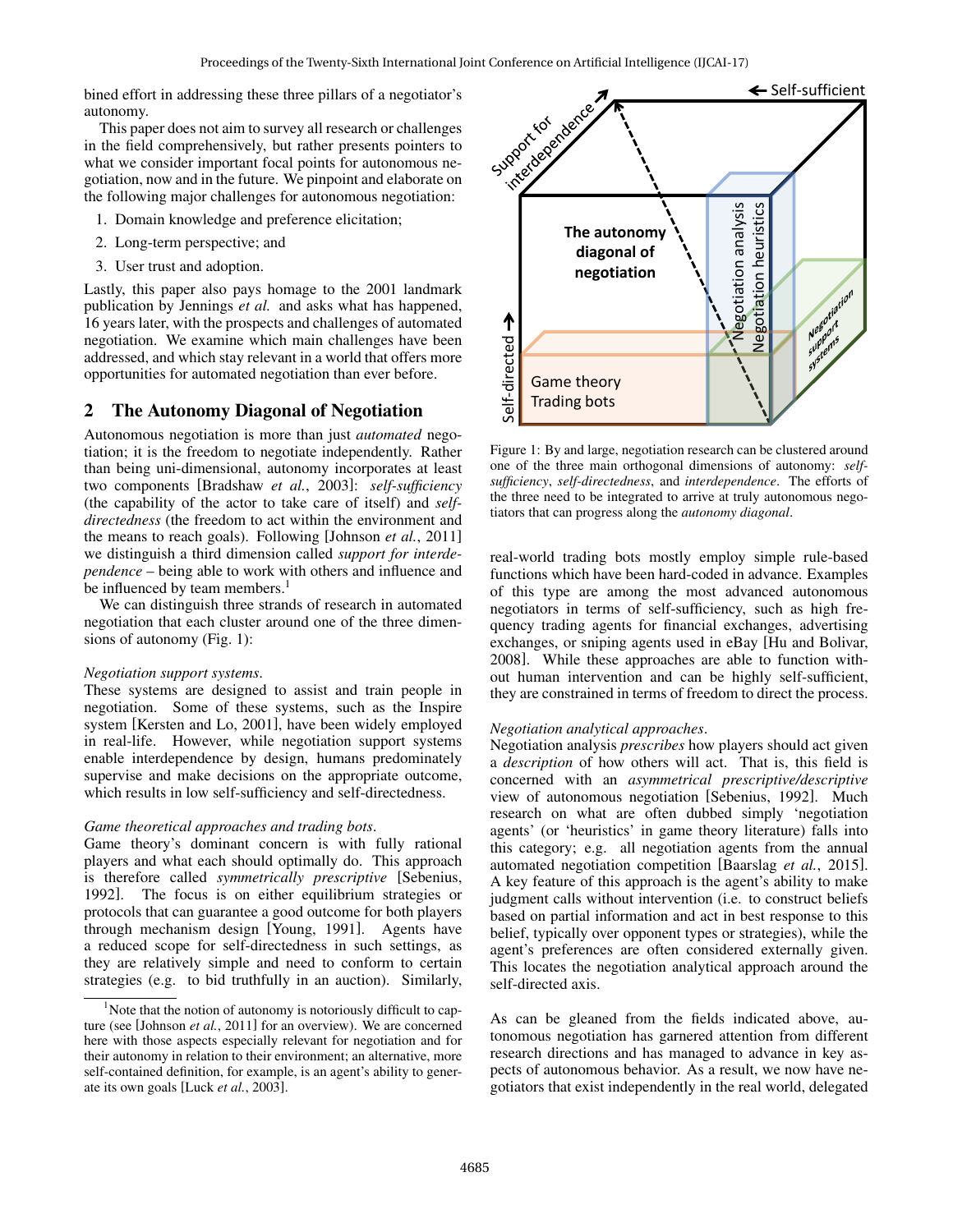Proceedings of the Twenty-Sixth International Joint Conference on Artificial Intelligence (IJCAI-17)

| <b>Major</b> challenge                                                | Main<br>autonomy<br>dimensions          | <b>Building blocks</b>            | <b>Example opportunities</b>                     | <b>Solutions roadmap</b>                                                              |
|-----------------------------------------------------------------------|-----------------------------------------|-----------------------------------|--------------------------------------------------|---------------------------------------------------------------------------------------|
| knowledge<br>Domain<br>and<br>preference elicitation<br>(Section 3.1) | Self-sufficiency &<br>Interdependence   | Preference elicitation on-the-fly | Privacy and IoT                                  | Value of information indicators, robust<br>performance estimates                      |
|                                                                       |                                         | Domain modeling                   | Smart grids                                      | Separate user/agent domain models,<br>expert mappings                                 |
| Long-term perspective<br>(Section 3.2)                                | Self-sufficiency &<br>Self-directedness | Repeated interactions             | Communities, smart homes, autonomous<br>driving  | Temporally integrative<br>negotiations,<br>reputation metrics                         |
|                                                                       |                                         | Non-stationary preferences        | B <sub>2</sub> B, entertainment booking          | Cost-efficient<br>tracking.<br>context-<br>dependent models, preference dynam-<br>ics |
| User trust and adoption<br>(Section 3.3)                              | Self-directedness &<br>Interdependence  | Acceptability and participation   | Conflict resolution, customer retainment         | adjustable<br>Co-creation,<br>autonomy,<br>transfer of control                        |
|                                                                       |                                         | Transparent consequences          | Sharing economy, decentralized market-<br>places | Transparency and openness,<br>worst-<br>case bounds, risk measures                    |

Table 1: Overview of major challenges in autonomous negotiation and the main dimensions of autonomy to which they relate. Each challenge is subdivided in building blocks along with example opportunities and a solution roadmap.

with a gamut of available strategies to freely choose among, and that can engage in supportive interdependence; *just not all at the same time*.

This may explain why it has proven difficult to extend the progress made in this field to truly representative negotiating agents. Of course we acknowledge that to a lesser degree, combined work on all dimensions has been performed (as depicted by the three-colored cube in Figure 1); we simply argue that the main automated negotiation research lines have developed in parallel to one of the three autonomy directions. Research-wise, it is unquestionably a sound strategy to first explore the autonomy axes in separation. As Figure 1 suggests, we can make substantive progress in autonomous negotiation by continuing to advance along *the autonomy diagonal*, which has inspired the focal points of the challenges we present in the next section.

## 3 Major Challenges

The various aspects of autonomy drive three major open challenges for autonomous negotiation, of which the overall theme can be summarized as *trusted and sustained representation*. We describe the challenges and their building blocks below, together with a number of explicit opportunities in each case (see Table 1 for an overview).

Just like autonomy itself, each challenge outlined here is *multi-dimensional*; i.e., each challenge pertains to at least two dimensions of autonomy, thereby providing the impetus to further advance along the autonomy diagonal. Note that many of these challenges intersect and cannot be entirely untangled; for example, adequate user preference extraction will not only increase the user model accuracy, but may also boost user trust.

## 3.1 Domain Knowledge and Preference Elicitation

Co-dependence between user and agent requires that they synchronize their world model. This requirement relates mainly to the agent's self-sufficiency and interdependence, which can be enhanced by imparting the agent with accurate and timely user preferences about the negotiation process and co-constructing the real-world intricacies of the domain.

### Preference elicitation on-the-fly

In order to faithfully represent the user, an autonomous negotiator needs to engage with the user to make sure it constructs an accurate preference model (see e.g. [Hunter, 2015]). However, users are often unwilling or unable to engage with a negotiation system, and hence prudence needs to be exercised when interacting with the user to avoid elicitation fatigue. This is especially important in domains where people are notably reluctant to engage with the system at length, for instance in privacy negotiations.

As a consequence, automated negotiators of the future are required to not only strike deals with limited available user information, but also to assess which additional information should be elicited from the user, while minimizing user bother [Baarslag and Kaisers, 2017]. This challenge is still as relevant (and for the most part still unaddressed) as when it was raised in [Jennings *et al.*, 2001]. However, as a way forward, we believe future research should particularly emphasize *preference elicitation on-the-fly*: that is, active preference extraction *during* negotiation(s). Potential benefits include a significantly reduced initial preference elicitation phase (as featured in many negotiation support systems) and the ability to select the most informative query to pose to the user at the most relevant time.

To facilitate this, new performance-based metrics are required that can assess how supplementary preference information influences negotiation performance. Adaptive utility elicitation models provide a good starting point for representing probabilistic utility-based preferences that allow for incremental updating over time (e.g. using Bayesian reasoning), in the vein of [Chajewska *et al.*, 2000]. The viability of a negotiation query can for instance be measured in terms of the expected value of information [Boutilier, 2002] in order to assess the marginal utility of altering belief states.

Another challenge is for a negotiation strategy to determine its actions effectively in light of its imprecise information state. Techniques for decision making under uncertainty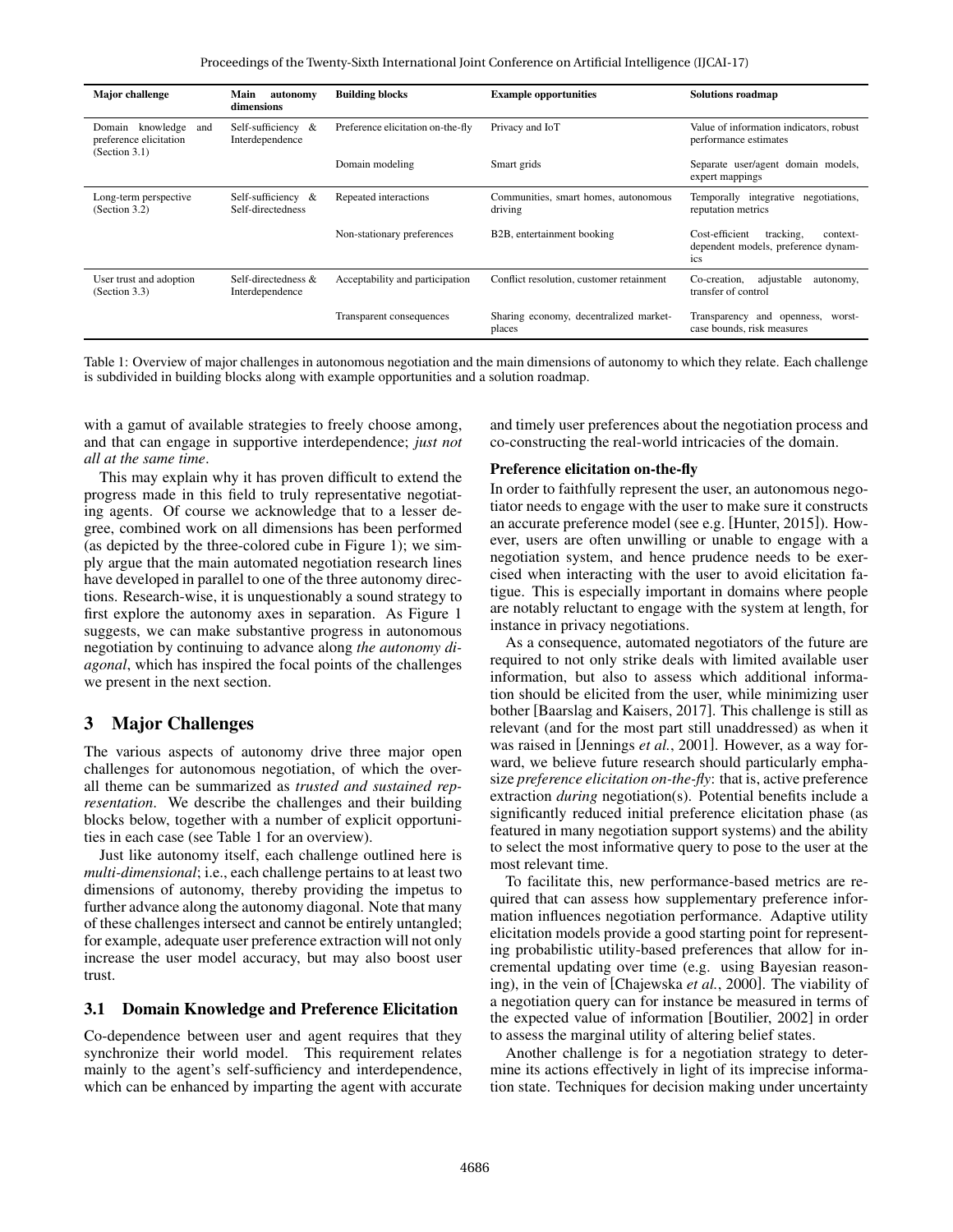could assist in this and could thereby give rise to novel negotiation strategy concepts, for instance by incorporating the notion of expected *expected* utility [Boutilier, 2003] to express the expected negotiation payoff over all possible instantiations of the user model.

The above discussion largely follows the standard assumptions of rational choice theory: i.e. that people's preferences can be accurately elicited. Unfortunately, several idiosyncrasies of human psychology complicate these assumptions. Not only do people often have difficulty explicitly expressing their preferences, a person's willingness to accept an agreement is also only partially determined by how they feel about the final agreement. For example, Curhan's Subjective Value Inventory [Curhan *et al.*, 2006] identifies four factors that predict which agreements people will accept. Besides feelings about the material outcome (e.g., "the extent to which the terms of the agreement benefit you"), agreements are shaped by feelings about the self (e.g., "did you lose face"), feelings about the process (e.g., "did the counterpart listen to your concerns") and feelings about the relationship (e.g., "did the negotiation build a good foundation for a future relationship").

Research also illustrates that elicited utility functions are highly sensitive to subtle contextual factors. For example, *framing effects* emphasize that preferences between outcomes can reverse depending on whether they are seen as losses or gains with respect to some reference point. In a negotiation, the reference point is often the perceived value that the other party receives, even though this knowledge doesn't change the individual's objective outcome. As a result, outcomes can be readily manipulated simply by changing the form and nature of information conveyed [Gratch *et al.*, 2016]. More broadly, valuations in a negotiation are shaped by emotion, including emotions that arise from the process, but also beliefs about what other parties feel (see, e.g., [Barry *et al.*, 2004]). Given the highly context-sensitive nature of on-thefly preference elicitation, such considerations will have to be taken into account in its design and implementation.

## Domain modeling

The quality of the negotiation outcome depends not only on the faithfulness of the preference model of an autonomous negotiator, but also on the accuracy of the domain model. The old 'garbage in, garbage out' truism applies here, as the quality of the offered solution depends so heavily on a correct domain description.

However, domain modeling, and certainly formal modeling, is an expertise that cannot be expected from an arbitrary user. Therefore, users require either expert guidance, or explicit domain modeling support. Modeling in close cooperation with a domain expert runs the risk of perpetuating people's uncertainty about the model, thereby limiting their ability to make necessary adjustments. When modeling support is provided by the system, the knowledge representation language used will be inherently simple as it has to be understood by arbitrary negotiators. This is especially important in domains where users employ automated negotiation without any expertise, such as in the smart grid, which can result in the wrong evaluation of bids. Highly accurate models, on the other hand, also have their disadvantages: they can display complex non-linearities [Lopez-Carmona *et al.*, 2012], in which case even assessing the utility of a proposal can prove NP-hard [de Jonge *et al.*, 2015].

This inspires the following open research question: what is the impact of simplifying the domain and preference models to keep the layman user on board? An answer might come from using two models, as suggested in [Hindriks *et al.*, 2008]: an accurate, but complex one that serves as a reference model for the agent, and a more comprehensive one for interaction with the user. Proper clarification and explanation could then be elicited from a process of co-creation [Sanders and Stappers, 2008] or participatory design [Simonsen and Robertson, 2012] between modeling experts and domain experts. Ideally, a reflecting phase should be included during and after negotiations, in which the human (and perhaps eventually the agent) can provide feedback to allow for long-term co-evolution.

The above points also apply to the appropriateness and understandability of the protocol governing the negotiation. Typically, a pre-negotiation phase provides an opportunity for the negotiation parties to engage in a debate about what protocol to employ. A corresponding challenge is to construct a best practice repository for negotiation techniques, as mentioned in [Jennings *et al.*, 2001]. This has been tackled at least partially through recent efforts in creating a negotiation handbook for negotiation protocols [Marsa-Maestre *et al.*, 2013].

Whatever approach is chosen, experts in formal modeling will be needed to instantiate a domain model that sufficiently captures all salient features. Those experts are pivotal to the negotiation agent business model and will be responsible for mapping user-understandable interests to the negotiation issues within complex domains. These are likely to become future jobs; i.e., real estate agents informing procurement agents of the future. Relevant research areas, and courses for training these experts, will be on collaborative and supportive modeling.

## 3.2 Long-term Perspective

Given the effort involved in domain modeling and preference elicitation, the opportunities for automated negotiation are even clearer in domains where an agent frequently faces similar negotiation situations. Most research on negotiation agents, however, has focused on single encounters. The different challenges and opportunities for such long-term negotiations hinge on the volatility of both the opponent pool and the user's preferences.

### Repeated encounters

There are many propitious opportunities for applying negotiation in repeated encounters. For example, in community energy exchange [Alam *et al.*, 2015], agents can trade energy from storage and local sources between neighboring homes and businesses. Another example is the smart home, where different occupants will have different needs and preferences and have to reach mutual agreements, e.g. about the temperature of the house and the use of devices. Other settings, in which the agent faces many different opponents, include self-driving vehicles, where vehicle-to-vehicle and vehicle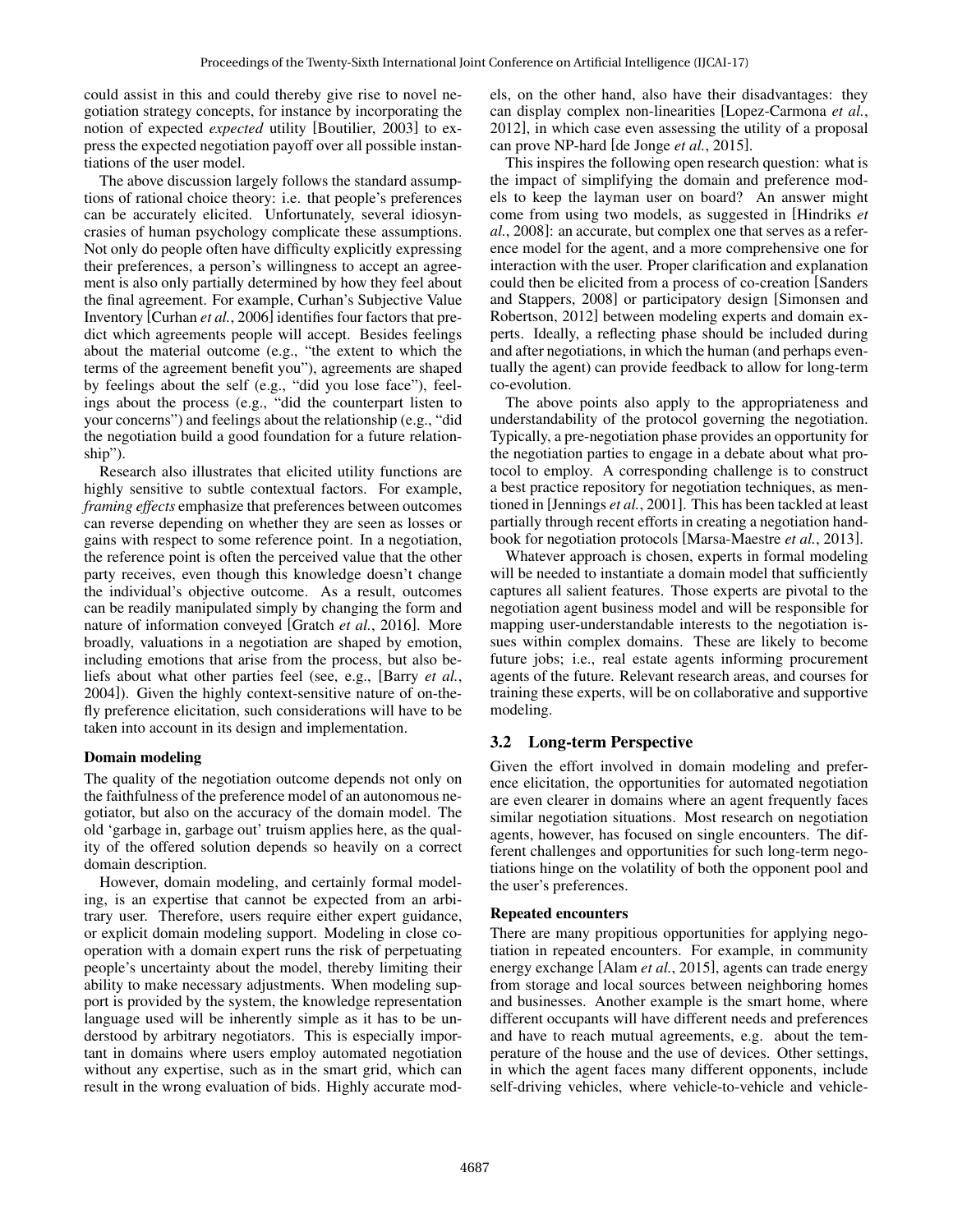to-infrastructure negotiation can play an important role (e.g., negotiating priority at intersections).

Negotiation opportunities for isolated encounters can be very limited, since often a resource (e.g. electricity or giving way) is needed without necessarily offering anything immediately in return (except possibly money or virtual currencies). However, explicitly considering the *temporal dimension* allows agents to receive or concede something now in return for conceding or receiving the same resource later. In other words, single-issue, distributive negotiations can be turned into richer, multi-issue, integrative negotiations, with more scope to achieve win-win solutions [Mell *et al.*, 2015].

A significant challenge for long-term reciprocal encounters is that future needs are often uncertain, and so it is difficult to commit to giving up or requesting specific future resources. Possible solutions involve money or virtual currencies which can be redeemed at a later stage and can undergo temporal discounting if necessary, but they do not address the distributive nature of multi-issue negotiation. They also introduce additional challenges: using actual money requires an exchange rate with the resources involved, while it may not be desirable to introduce money in certain settings; e.g. when they rely, to some degree, on unincentivized cooperation and altruistic behavior. Virtual currencies (including distributed ledger approaches) can be traded bilaterally in a "like for like" manner, addressing the exchange problem, but then other issues arise, e.g. how much does each agent receive to begin with, what happens if an agent runs out, and to what extent do they provide a real incentive if agents can go into debt without any consequences?

Another possible solution is to rely on altruism and using trust ratings and reputation systems to provide the desired incentives (e.g. using favors and ledgers [Mell *et al.*, 2015]). In such cases, 'altruism' can be a self-interested strategy if this is reciprocated at a later state, possibly involving a different opponent. While reputation mechanisms are well known to incentivize cooperation in the prisoner's dilemma, more research on this is needed in the context of (repeated) automated negotiation.

Unfortunately, negotiation methods that seek to identify efficient and fair (envy-free) agreements face, in addition to the above, a number of *psychological* challenges. People adopt a variety of interpretations as to what is fair and negotiations often involve disputes over which principle to apply [Welsh, 2003]. For example, in the context of organ donation, the *equity principle* would allocate resources on the basis of ability, effort or merit, the *equality rule* would treat individuals the same, whereas the *principle of need* is usually achieved by allocating according to individuals medical condition, socioeconomical status or other relevant needs. Other complications involve moral constraints on certain exchanges. For example, it is considered morally repugnant to exchange money for bodily organs, so an agreement that combines material interests with sacred values may be seen as substantially worse than an independent evaluation of these elements would suggest [Dehghani *et al.*, 2010].

Although these challenges might seem insurmountable, there are several ways to incorporate these biases into conventional computational methods. One approach is to incorporate psychological factors into the utility function. Indeed, Fehr and Schmidt have shown how this can be done without violating the basic tenets of utility theory [Fehr and Schmidt, 2006]. Some of the challenges with fairness can be addressed by making the process more transparent (Section 3.3). Another approach is to incorporate modest psychological extensions to rational methods. For example, framing effects can be handled through the use of prospect theory (e.g., [Yang *et al.*, 2011]).

#### Non-stationary preferences

While short-lived instantiations of representational agents may assume that there are some true and stationary preferences to be elicited from the user, in long-term negotiations, these very preferences may evolve over the course of weeks or months according to certain *preference dynamics*. If an autonomous negotiator acts on elicited information for an extended period of time without accounting for existing drift in preferences, it will erroneously fulfill outdated design objectives. Even if the drop in performance is noticed by the user, this leads to a plunge in user trust and adoption, or a de-facto shortened time of deployment. This is a typical example of opacity that can result from an excess of unchecked autonomy [Norman, 1990]. As a result, long-term negotiation requires an increase in co-dependence, at the cost of throttleddown self-directedness; e.g., by repeated assessment of the preference representation quality, with intermittent elicitation actions whenever their anticipated benefits exceed their costs.

This reframes the challenge posed in Section 3.1 of preference elicitation to *cost-efficient tracking of non-stationary preferences* in long-term negotiation, with possible applications ranging from leisure bookings to business-to-business (B2B) negotiations. Inspiration for tackling this challenge may come from the area of news recommender systems, which has embraced context-dependent models [Adomavicius and Tuzhilin, 2015] and preference dynamics [Li *et al.*, 2014] in response to the inherent need to capture fast-paced preference evolution. Such models have promising merit for being transfered to negotiation strategies that balance the preciseness of preference representation with relevant and timely but costly elicitation, extending preliminary work in that area [Baarslag and Kaisers, 2017].

### 3.3 User Trust and Adoption

While the agent depends on the user for knowledge and guidance (as described in Section 3.1), the user relies on a selfdirected agent for a good outcome. To alleviate unwillingness to relinquish control and to guarantee user satisfaction with and adherence to the final outcome, the user needs to trust the system through co-participation, transparency, and proper representation.

#### User participation

Lessons learned from collaborative human-robot teams indicate that it is important to be able to escalate to the meta-level (i.e. have humans participate) when necessary [Feltovich *et al.*, 2012]. The need for escalating to a higher authority applies whenever a negotiator represents a group or a company (e.g., a union, or stakeholder organizations in general). In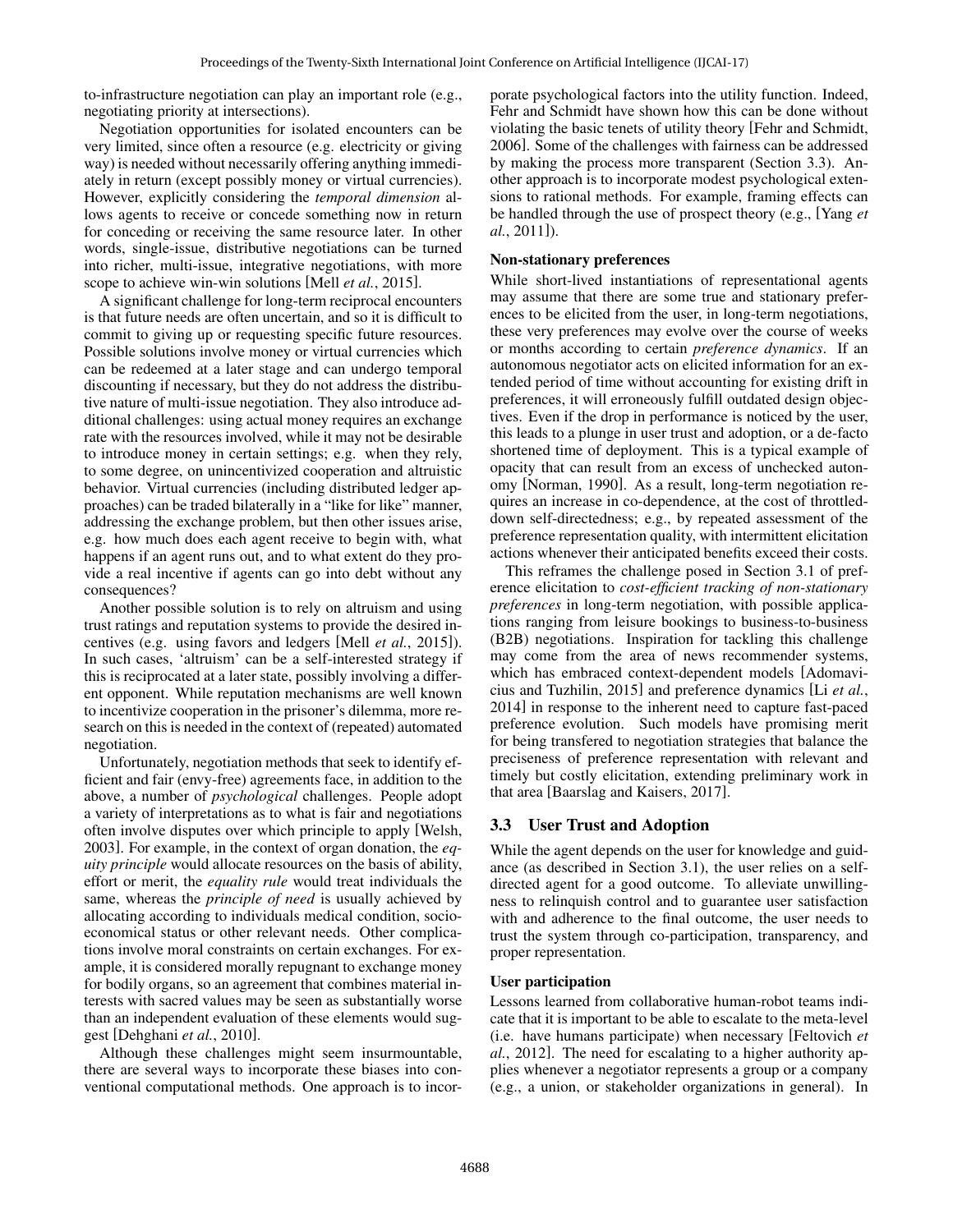such cases, the negotiator can only make deals that fall within certain margins.

The idea of collaborative control, or mixed-initiative control (see e.g. [Fong *et al.*, 2001; Feltovich *et al.*, 2012]), might become essential to obtain the most out of complex negotiations. In this envisioned line of research, each negotiation party consists of at least one human and one negotiation agent. The agent should do the brunt of the negotiation work to find possible agreements with the other negotiation parties and which can presented to their human partners for feedback and new input. The research challenge is to determine when, how, and how often to switch the initiative from human to agent and vice versa.

#### Transparent consequences

There is an inherent tension between increased selfdirectedness and trust, which dampens the adoption of increasingly autonomous negotiators: on the one hand, an autonomous negotiatior's relevance is directly proportional to its ability to impact the user independently in meaningful ways (e.g. fiscal, well-being, reputation, and so on); but, in turn, the user's trust and willingness to relinquish control is conditional on understanding the agent's reasoning and consequences of its actions. The two can be reconciled by making the outcome space more *transparent* to the user, and by enabling the user to specify the permissible means in the form of *principles*. The challenge is that the negotiation agent's reasoning abilities may very well exceed the domain insights of a nonspecialist user, thus requiring a translation from stochastic performance models of self-directed expert reasoning into laymen terms that adequately convey expectations and risks.

Note that we suggest transparency as the key concept here, which subsumes Jennings' notion of predictability [Jennings *et al.*, 2001]. Predictability is essential towards the user to instill trust, but can be disastrous towards the opponent because of the potential for exploitability. We argue unpredictable behavior is in fact desirable as a negotiation tactic as a confusing and randomization device, as long as the consequences are transparently explained to the user.

The uncertainty inherent in negotiation can be captured in performance models and risk metrics, where the complexity should be scaled to the criticality of the consequences for the user. If the performance intervals are sub-critical, then simple guarantees on the range of possible outcomes may suffice (such as price bounds provided by Uber for individual rides), leaving it up to the user to build and judge the average performance model; otherwise, measures of risk are required, such as Conditional Value at Risk (CVar) [Shafie-khah *et al.*, 2016]

In the end, the potency of autonomous negotiators is as much contingent on the acceptance by their users as by their counter-parties. The most promising incubators of autonomous negotiators are ecosystems in which autonomous agents provide a unique source of societal value that is distributed over all stakeholders, as in the application of demand response for smart grids. Open platforms for value distribution have recently seen increased attention in flagship applications such as the cryptocurrency *bitcoin* and the decentralized world wide web *Blockstack* [Ali *et al.*, 2016]. The digital API of these systems offers fertile grounds for a level playing field for competition and may soon provide a common interface for automated negotiators.

### 4 Concluding Observations

Autonomous systems that are capable of negotiating on our behalf are among society's key technological challenges for the near future, and their uptake is important for many critical economical application areas. In this paper, we present a roadmap to arrive at such representative and trusted negotiators that are endowed with a long-term perspective. By continuing along this trajectory, negotiation research can address perhaps the biggest challenge of all: a co-active approach that simultaneously advances the autonomy of a negotiation agent in all its aspects.

Finally, looking even further forward, it is worth noting that people negotiate differently through intermediaries than they would face-to-face. The literature on *representation effects* suggests that people may show less regard for fairness and ethical behavior when negotiating through a third (human) party [Chugh *et al.*, 2005]. Indeed, human lawyers are ethically permitted and, to some extent, expected to lie on behalf of their clients [Gratch *et al.*, 2016]. This raises the question as to whether agents should similarly lie on behalf of a user, e.g. by using argumentation and persuasion technology [Dimopoulos and Moraitis, 2014]. Analogous to recent research on ethical dilemmas in self-driving cars, people may claim that negotiation agents should be ethical, but sacrifice these ideals if it maximizes their profits. The natural dichotomy between recognizing the agent's autonomy and taking responsibility for its actions is best resolved by acknowledging user responsibility for the agent's design objectives (what should be achieved) and principles (how it should be achieved). This also illustrates an additional impetus for having humans understand the agent: feeling responsibility for the agent's actions implies an understanding what the agent is doing. Fortunately, some recent research on agent negotiators suggests that people may act more ethically when negotiating via computer agents [de Melo *et al.*, 2016], but far more research is needed to understand how *artificial representation effects* arise.

### Acknowledgments

This research has received funding through the ERA-Net Smart Grids Plus project Grid-Friends, with support from the European Union's Horizon 2020 research and innovation programme.

### References

- [Adomavicius and Tuzhilin, 2015] G Adomavicius and A Tuzhilin. Context-aware recommender systems. In *Recommender systems handbook*, pages 191–226. Springer, 2015.
- [Alam *et al.*, 2015] M Alam, E H Gerding, et al. A scalable interdependent multi-issue negotiation protocol for energy exchange. In *IJCAI*, pages 1098–1104, 2015.
- [Ali *et al.*, 2016] M Ali, J Nelson, et al. Blockstack: A global naming and storage system secured by blockchains. In *USENIX ATC*, pages 181–194, 2016.